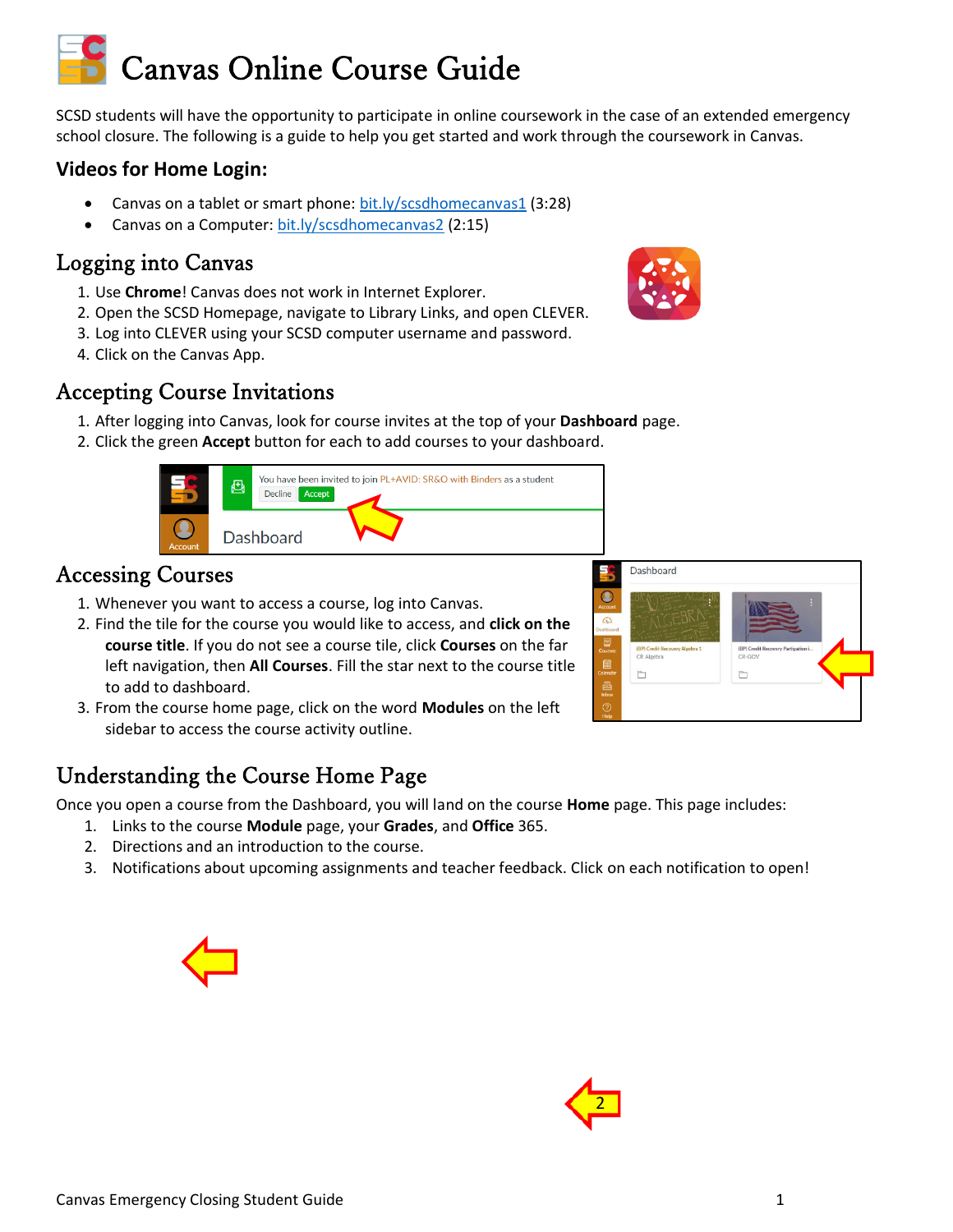

- 4. The far left (under the SCSD logo) is the global navigation bar for Canvas, including **Account**, where you can edit your notifications. To the right of the global navigation bar is the course specific link list.
- 5. All activities to be completed are on the **Module** page of the course. Please note:



Students can **always click on the Module page** to view & complete all available activities.

- 6. Tasks will open in order from top to bottom as you successfully complete them from the first unit to the last.
- 7. You should see empty circles next to tasks that need to be completed.
- 8. Green checks replace the empty circles once the task is complete.
- 9. Under each task title is information about the task requirement and deadline (if added by teacher).

| $\bullet$         | Home               |   |                                                                     |                           |              |  |
|-------------------|--------------------|---|---------------------------------------------------------------------|---------------------------|--------------|--|
| Account<br>෬      | <b>Modules</b>     |   | • Unit Template with MP 1                                           | <b>Complete All Items</b> | $\Theta$     |  |
| Dashboard         | Syllabus<br>Grades |   | ※ REMEMBER TO RETURN TO MODULES instead of clicking NEXT ※          |                           |              |  |
| 冒<br>Courses<br>圖 | Office 365         | 9 | Intro to Unit 1<br>目<br>Viewed                                      |                           | $\checkmark$ |  |
| Calendar<br>画     |                    |   | Pre-Test for Unit 1<br>$\mathcal{Q}$<br>0 pts   Submit              |                           | $\bigcirc$   |  |
| Inbox<br>$\odot$  |                    | 6 | Locked until "Pre-Test for Unit 1" is graded<br>$\overline{a}$      |                           |              |  |
| Help              |                    |   | • Unit Template with MP 2<br>Prerequisites: Unit Template with MP 1 | <b>Complete All Items</b> | $\theta$     |  |
|                   |                    |   | ※ REMEMBER TO RETURN TO MODULES instead of clicking NEXT ※          |                           |              |  |
|                   |                    |   | Intro to Unit 2<br>$\mathbb{P}$<br>View                             |                           | $\bigcirc$   |  |

#### **Navigating Canvas**

• Once you open a course via the course tile on your dashboard, click **Modules** on the left sidebar.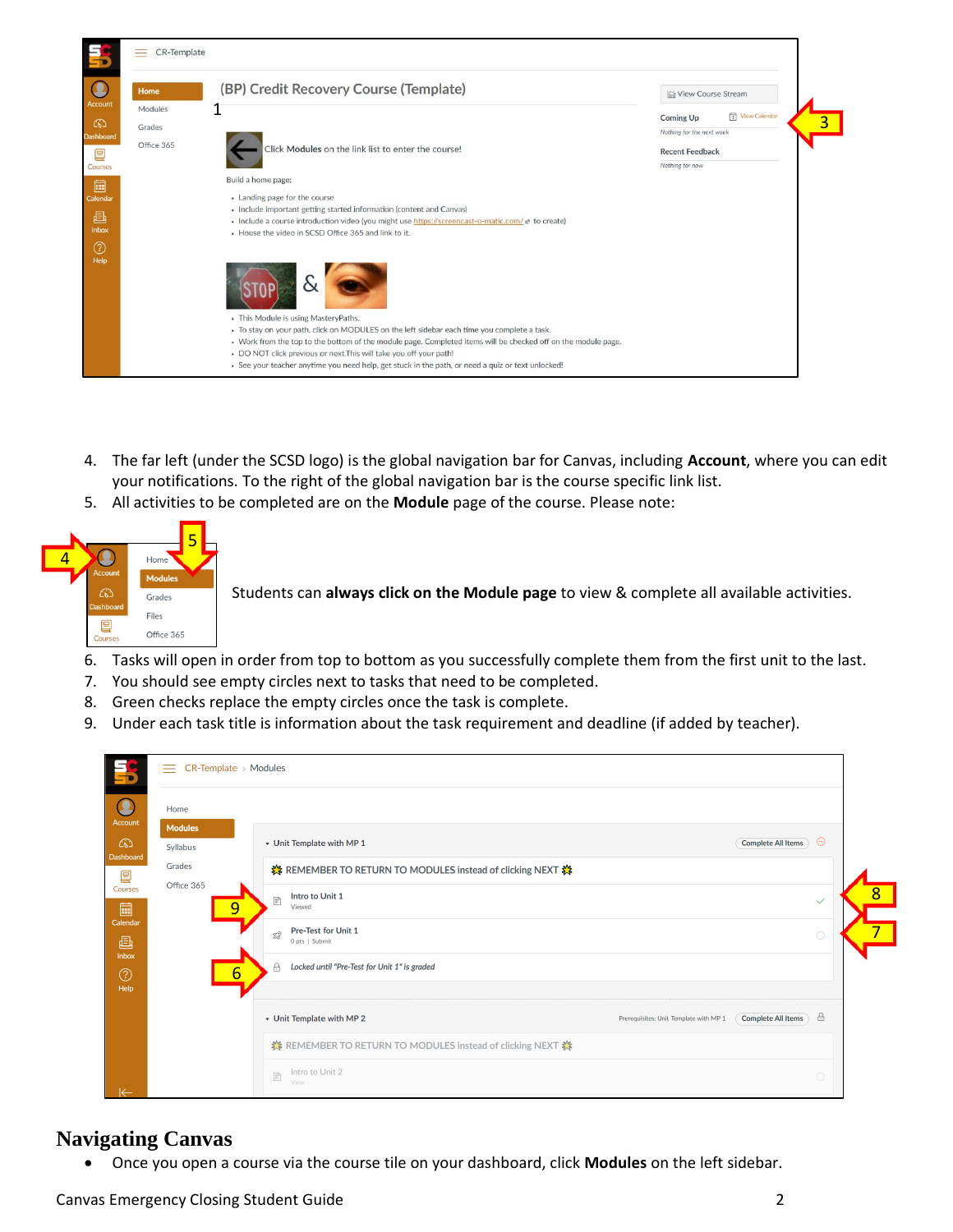- **Work from top to bottom** in the course modules. Under the task title, you will see a completion requirement.
- Click on each task title to open it. Then, read and follow the directions provided within the task to complete it.
- Short & long answer responses should be typed & saved in a Word doc before pasting or submitting in Canvas.
- Return to **Modules** or **Grades** after completing a task to view progress.
- You will see a green check next to the tasks you have completed and an empty circle next to those not yet done.
- Return to your **Dashboard** when you are ready to access a different course!

|      | Each task title on the <b>Module</b> page has an icon to tell you what type of activity it is: |                     |            |
|------|------------------------------------------------------------------------------------------------|---------------------|------------|
|      | l=W                                                                                            | ⊯                   | 戌          |
| Quiz | <b>Discussion Forum</b>                                                                        | <b>Content Page</b> | Assignment |

Canvas works on mobile phones. Use phone browser and follow the same access directions outlined above.